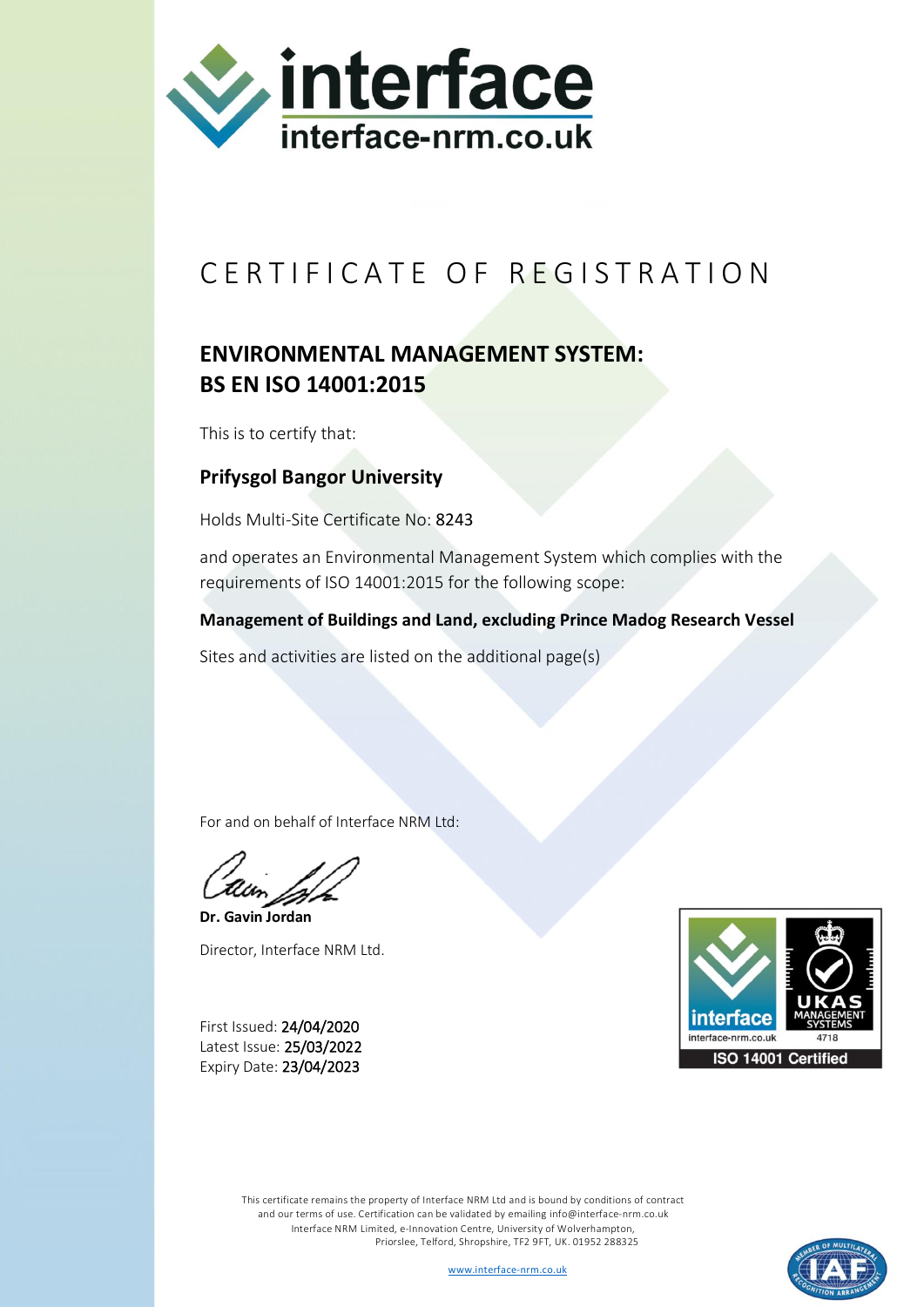

## Certificate No.8243

| Location                    | <b>Registered Activities</b>      |
|-----------------------------|-----------------------------------|
| Prifysgol Bangor University | Management of Buildings and Land, |
| College Road                | excluding Prince Madog Research   |
| Bangor,                     | Vessel                            |
| <b>LL57 2DG</b>             |                                   |
| United Kingdom              |                                   |
| Prifysgol Bangor University | Management of Buildings and Land, |
| Biocomposites               | excluding Prince Madog Research   |
| Units 10-12                 | Vessel                            |
| Mona Industrial Park        |                                   |
| Gwalchmai                   |                                   |
| Isle of Anglesey            |                                   |
| LL65 4RJ, United Kingdom    |                                   |
| Prifysgol Bangor University | Management of Buildings and Land, |
| Henfaes Research Centre     | excluding Prince Madog Research   |
| Abergwyngregyn              | Vessel                            |
| Llanfairfechan, Conwy       |                                   |
| LL33 OLB, United Kingdom    |                                   |
| Prifysgol Bangor University | Management of Buildings and Land, |
| School of Health Sciences   | excluding Prince Madog Research   |
| Archimedes Centre           | Vessel                            |
| Wrexham Technology Park     |                                   |
| Croesnewydd Road            |                                   |
| Wrexham                     |                                   |
| LL13 7YP, United Kingdom    |                                   |
| Prifysgol Bangor University | Management of Buildings and Land, |
| Askew Street                | excluding Prince Madog Research   |
| Menai Bridge                | Vessel                            |
| Anglesey                    |                                   |
| LL59 5AB, United Kingdom    |                                   |
| Prifysgol Bangor University | Management of Buildings and Land, |
| Treborth Botanic Garden     | excluding Prince Madog Research   |
| Bangor                      | Vessel                            |
| Gwynedd                     |                                   |
| LL57 2RQ, United Kingdom    |                                   |
| Prifysgol Bangor University | Management of Buildings and Land, |
| Normal Site                 | excluding Prince Madog Research   |
| Bango                       | Vessel                            |
| Gwynedd                     |                                   |
| LL57 2PZ, United Kingdom    |                                   |

This certificate remains the property of Interface NRM Ltd and is bound by conditions of contract and our terms of use. Certification can be validated by emailing [info@interface-nrm.co.uk](mailto:info@interface-nrm.co.uk) Interface NRM Limited, e-Innovation Centre, University of Wolverhampton, Priorslee, Telford, Shropshire, TF2 9FT, UK. 01952 288325